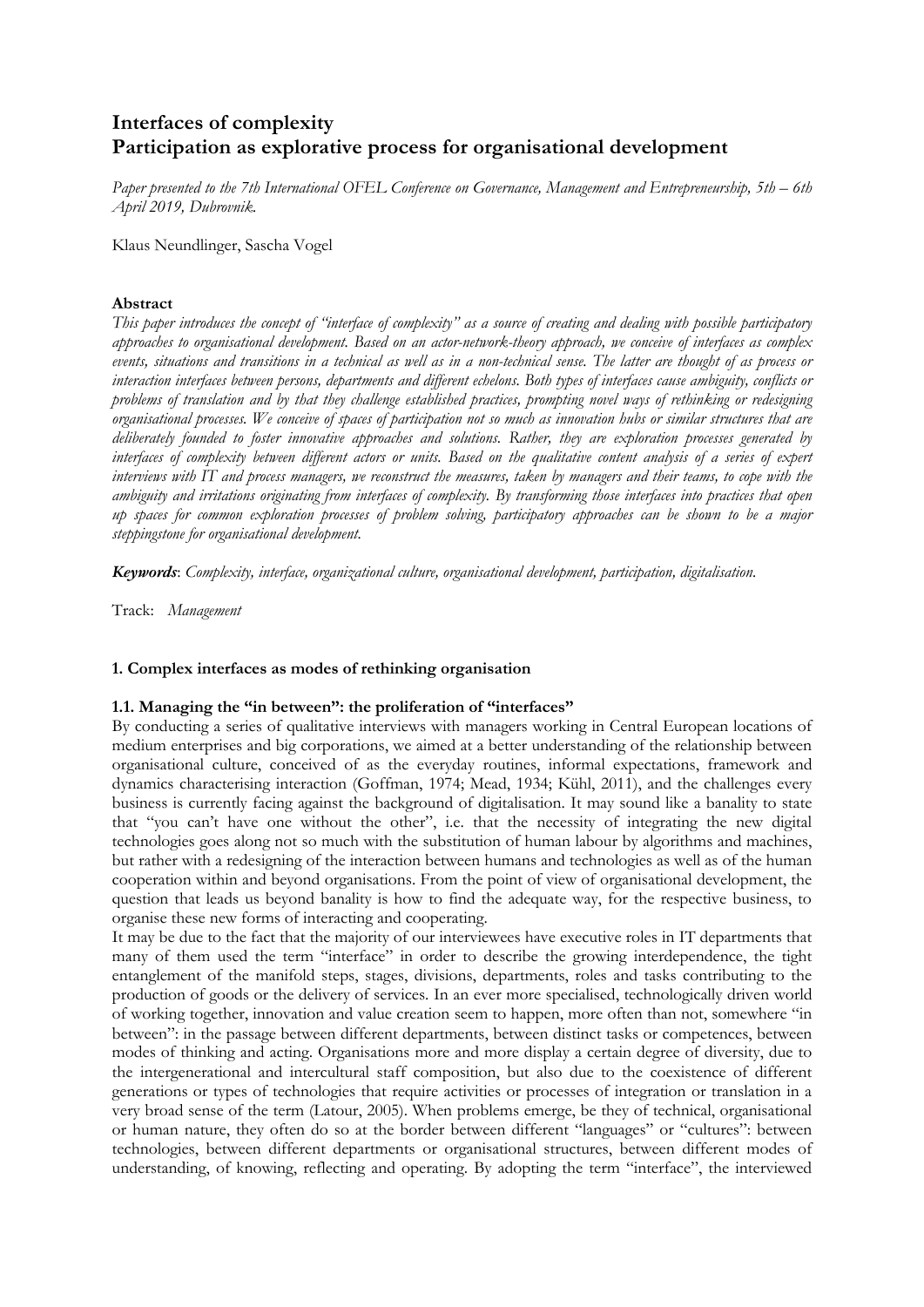experts referred to events, situations or (potential) transitions that constitute not only a technological or organisational challenge by demanding new processes and structures, but also a challenge in terms of organisational culture by prompting new forms of communicating, of doing things together. In this sense, problems have to be resolved "in between" as well, by adapting and modifying technologies and organisational structures, as well as by involving people in decision making, by creating a common understanding via novel forms of participation.

Thus, when referring to these intermediate spaces of potential value creation by problem solving, our interviewees seemed to have in mind a broader—at a first glance metaphorical—meaning of "interface" compared to the technical sense of the term. According to them, the passages and problems they described have to be addressed by applying or building up "integrative" knowledge, by extending and changing the existing ways of specialised working within their organisation. By using the term "interface" not less than four times in a short passage, one of the interviewees outlines a new management function between specialised business departments and the equally specialised IT department (interview 12). He describes the "management of interfaces" as a permanent translation activity that requires profound knowledge in both of the realms but goes beyond specialisation in that it requires the ability to connect the specialised forms of knowledge and to translate business opportunities into technological possibilities and vice versa. In addition, this process also requires a series of social competences in order to be acknowledged as an interlocutor that in some way acts beyond the hierarchical logic of the organisation.

Hence, the term "interface" allows those managers to interpret their role in opposition to the restrictive conception they are often confronted with when dealing with the claims of other departments. In their function as heads of IT departments, they often are asked to "integrate" external software solutions in the IT architecture of their organisation, i.e. they are expected to deal with "interfaces" in the narrow, i.e. technological, sense. Yet, by addressing a seemingly technical problem they often open up a reflexive, communicative process that can lead to the transformation of production processes or to forms of organisational development that were not intended by the original claim. As one of our interviewees ironically states, purchasing an (external) software solution often appears as an expensive way of avoiding (internal) organisational change (interview 02). In opposition to this refusal to rethink and redesign processes of working together, our interviewees, by referring to their own practices, outline a space of participation in which the managerial function is not abolished but transformed and adapted (Laloux, 2014; Arnold, 2016). Management does not simply exert, claim or cede decisional power, but organises the complex interfaces emerging between given organisational structures by suggesting which type of knowledge, which competences have to be assembled for which types of problems and by adopting a moderating role, i.e. by suggesting how not only the decision-making, but also the communication and cooperation processes are to be organised.

## **1.2. Reassembling the organisational: re-sources of uncertainty**

Actor-network-theory enables us to acquire an analytical perspective on organisations forced to act in an uncertain world (Callon, Lascoumes and Barthes, 2009) characterised by the necessity to design organisational processes in reaction to unexpected events (Weick and Sutcliffe, 2015). Managers cannot rely on stable features, structures or any certainties that would allow them to continue their "business as usual". Instead of acting like they have been used to, they have to learn to deal with uncertainty, to tolerate ambiguity. Otherwise, if they continue to pursue the objective of restoring a state of unambiguity, they risk losing the potential wealth of complexity that lies in the opening up of new business opportunities, the opportunity of individual and organisational learning, a higher involvement of team members and the passage from routine activities to innovative and purposeful forms of working and collaborating.

By adopting an actor-network-theory approach, we conceive of the complex interfaces our interviewees were talking about as sources of uncertainty (Latour, 2005). This means that we categorise the events, situations and transitions referred to by the use of the term "interfaces" as potential resources for value creation and organisational development, but at the same time as potentially endangering existing organisational structures, processes and ways of interacting. Instead of trying to restore unambiguity through hierarchical decisions, the managers interviewed by us described their dealing with complexity as efforts to create reflexive, communicative environments evolving around problems and ambiguities. These environments generate the opportunity to restructure the space of cooperation. In an uncertain world, management has to raise the awareness for where and when innovative impulses and ideas for the solution of problems emerge and how they can be integrated in the existing structures and processes.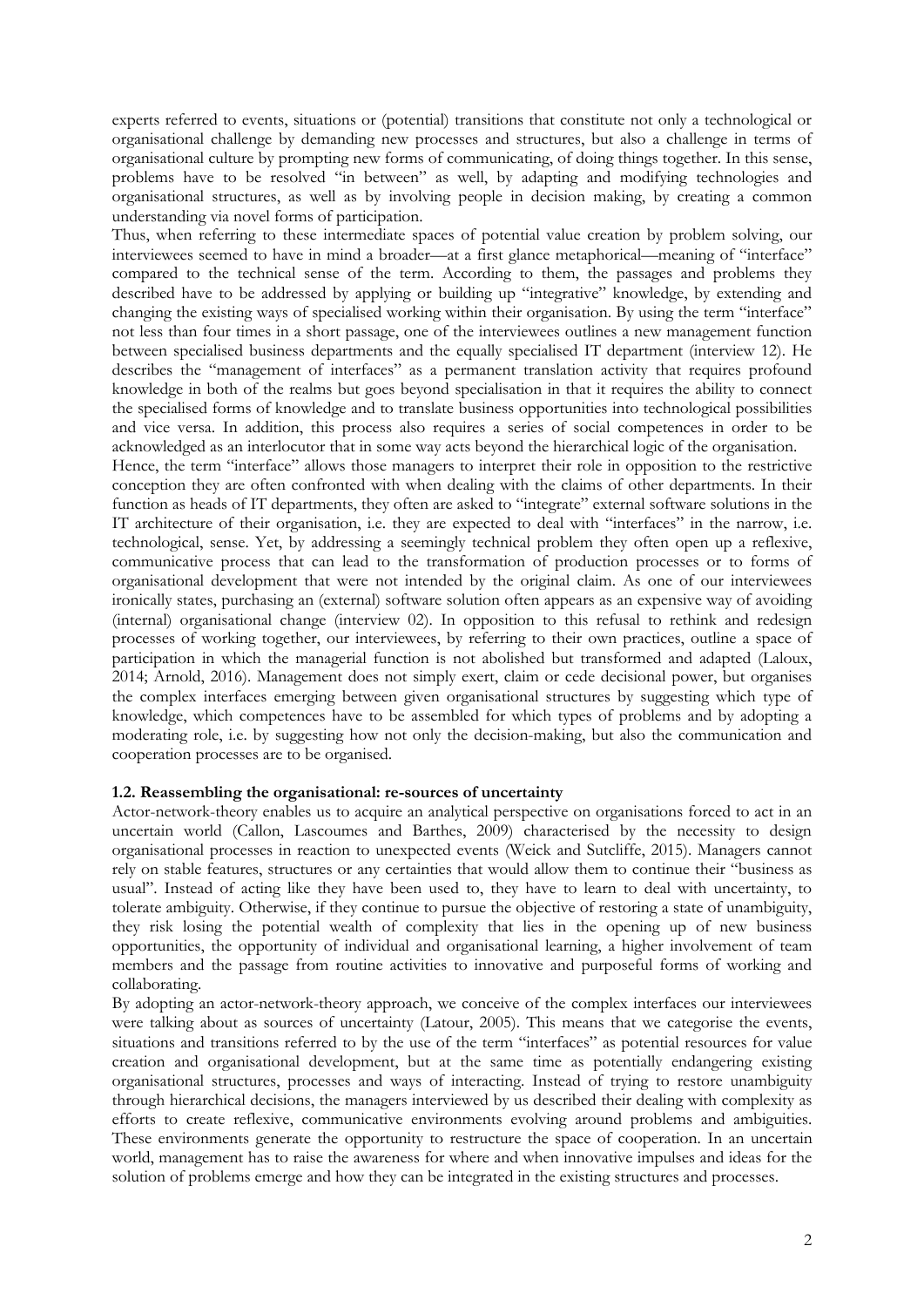The term "interface" seems to appear when there is a basic uncertainty concerning the question in what form the innovative impulse is to be organised and institutionalised. A "complex interface" is an event, situation or transition in which the necessity or opportunity to reorganise cooperation becomes visible, but due to the complexity there is no given "one best way" how to reorganise it. In one of the interviews, the IT department head of an automotive industry supplier talks about the opportunities of making use of artificial intelligence and "machine learning" in his business. To him, it is not at all certain which department should initiate or lead the possible introduction of such a technology in his organisation. He defines this topic as a testing ground not only in terms of the technological evolution and the opportunities deriving therefrom for his business, but also in terms of organisational processes and structures (interview 01). According to the way in which this new technology will be introduced, it will be shaped by, as well as it shapes, the process of reorganising the respective business and the way of interacting and working together.

Actor-network-theory provides us with the possibility not to determine in advance the identity, realm and limits of an event, an action or an actor, but to reconstruct the dynamics of "assembling" the diverse forces, subjects and structures involved. In this sense, it helps us to better understand the phenomena of transition of which our interviewees have given us many accounts: between technologies, organisational structures, processes, types of knowledge, persons, but also between technologies and processes, between types of knowledge and persons, between knowledge and structures and so on. We have tried to categorise some of these phenomena of transition by taking up their characterisation as "complex interfaces" and asking what kind of management (actually and potentially) emerges when organisations deal with them. Since they challenge given hierarchies, we try to reconstruct in what sense and to what extent the management of complex interfaces, by assuming the form of an explorative process, contributes to participation in organisations.

### **2. The interview sample and the categories for the coding**

### **2.1. Digitalisation and the development of new organisational forms**

On the one hand, "digitalisation" has become a buzzword that accompanies any debate on future evolutions in any type of business, leaving little space for more differentiated analyses. However, recently some attempts have been made to take a closer look at the concrete organisational dynamics and change processes that occur under the aegis of "digitalisation", "industry 4.0" or "work 4.0" (Kohnke, 2017; Meyer, 2018). On the other hand, there is no doubt that the new technologies are transforming and will continue to transform many businesses and therefore have a huge impact on strategy as well as on organisational processes. As a consequence, public administrations in various countries, such as the German Federal Ministry of Labour, have set up platforms for reflection and exchange between academics, experts, policy makers and practitioners (Bundesministerium für Arbeit und Soziales, 2017).

The original reason why we conducted a series of 13 interviews with 14 executives was our engagement in some organisational development projects aiming at improving the cooperation between IT departments and other business units. As our intention was to compare the situation of the IT departments we were accompanying in those projects with that of IT departments in other organisations, we made a survey and, on the basis of the results, set up a semistructured guide for the qualitative interviews. In a first analytical step, we reconstructed the respective position of the IT departments in terms of involvement in strategic decision-making, decisional power and the capacity to initiate and implement organisational change. By operationalising a field-theoretical perspective (Fligstein and McAdam, 2012), we worked out the relations between the actual influence and power of the IT departments, i.e. their positions in the organisation as a social space, and the way they expressed their positions on organisational issues, i.e. their ability to socially shape the transformation processes induced by the digital technologies.

As we went on with the interviews, our focus began to shift more and more towards the relation between the dynamics of organisational culture and the effectiveness of organisational change projects. In the first attempt to reconstruct how digitalisation and organisational culture are intertwined we had been interested in the structure of the social space in terms of symbolic influence and social capital (Karahanna and Preston, 2013) as a bundle of competences enabling IT departments and their heads to initiate and manage organisational change. However, in a second step we aimed at capturing the processes that make change and development possible and enduring in terms of the assembling or associating of diverse forces, subjects, ideas and competences within the organisation, without there being a clear strategic agenda, an established structure or process or any kind of recognisable underlying power, influence or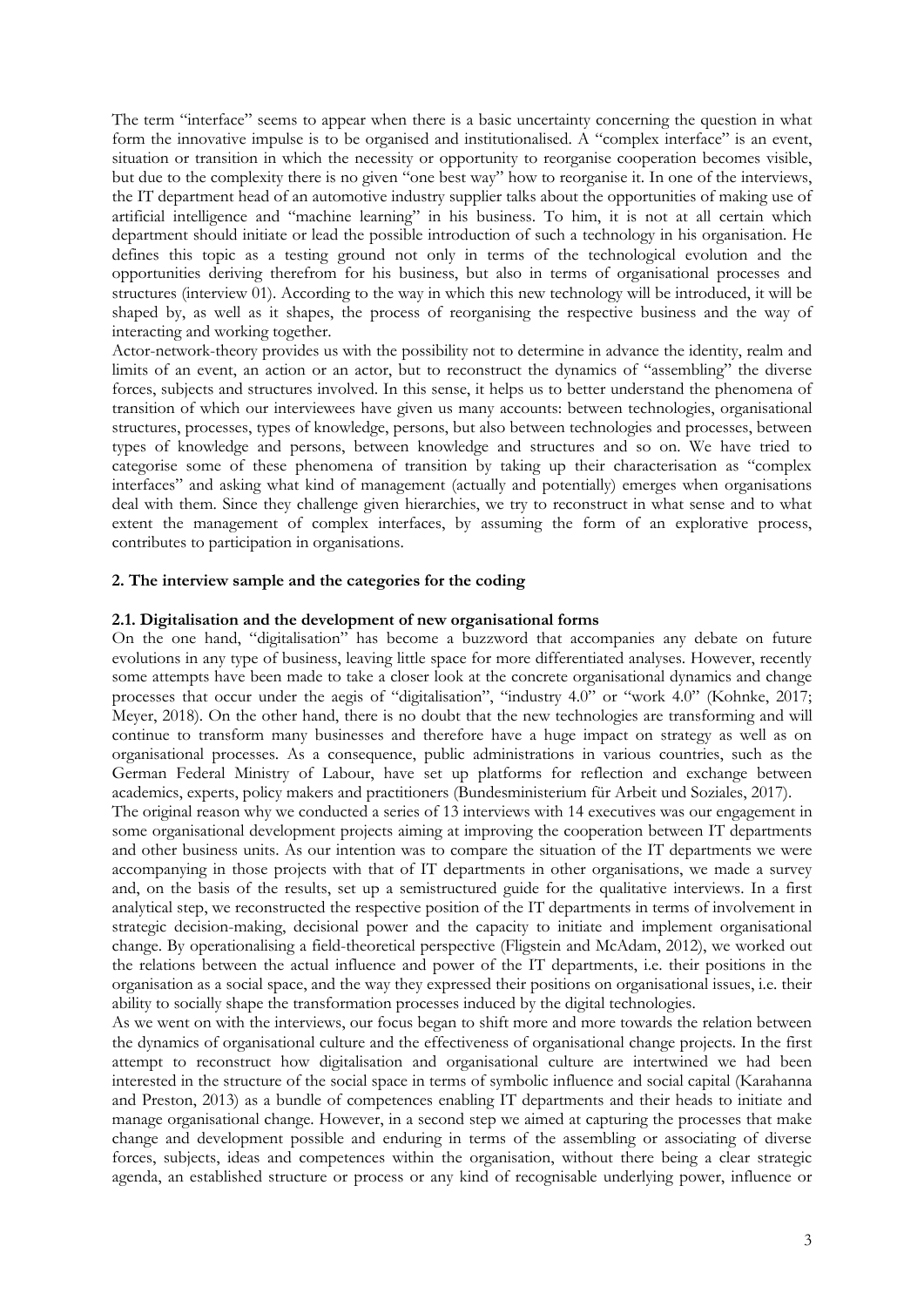agenda. For this reason, we opted for actor-network-theory in order to accomplish the qualitative interpretation of the interview sample.

# **2.2. Composition of the sample**

As stated above, the interviewees all have executive roles, mostly in IT departments, in medium enterprises or big corporations that cover a wide range of economic activities in the manufacturing and the service sector. Some of them operate as providers of public services while others are strictly marketoriented (Table 1). We divided them in three major categories: manufacturing (interviews 01-05), entertainment, data and IT services (interviews 06-10) and infrastructure, health and insurance (11-13). The interviews were conducted between June 2017 and November 2018.

| Table 1: Interview sample                    |                                               |  |
|----------------------------------------------|-----------------------------------------------|--|
| Manufacturing                                |                                               |  |
| Interview 01                                 | <b>Automotive Industry Supplier</b>           |  |
| Interview 02                                 | Plant Construction and High-tech Corporation  |  |
| Interview 03                                 | Metal & Plastic Manufacturer                  |  |
| Interview 04                                 | Food Industry Company                         |  |
| Interview 05                                 | Toll Manufacturing Company (2 persons)        |  |
| Entertainment Industry, Data and IT Services |                                               |  |
| Interview 06                                 | Gambling Industry Company (person 1)          |  |
| Interview 07                                 | Gambling Industry Company (person 2)          |  |
| Interview 08                                 | Data Analysis & Digital Publishing Company    |  |
| Interview 09                                 | Data Analysis for Economic Research Institute |  |
| Interview 10                                 | IT Services Company                           |  |
| Infrastructure, Health and Insurance         |                                               |  |
| Interview 11                                 | <b>Energy Provider</b>                        |  |
| Interview 12                                 | Mental Health Care Institute                  |  |
| Interview 13                                 | <b>Insurance Company</b>                      |  |

All interviewed managers, being responsible for the IT department or for the process and quality management of their companies, consider themselves as service providers inside and sometimes outside the firm. However, the conception of "service" has changed significantly in the last years and currently implies, according to our interview partners, profound knowledge in production and business processes as well as strategy and, if possible, involvement in change projects and strategic decision-making. It seems that these managers have been building up the self-perception of operating not only on behalf of their teams in the realm of a specialised department with limited tasks and responsibilities, but, as initially stated, "in between" the confined spaces of departments or business units. Maybe this is the most important reason why they never treat technological or process-related issues separated from the social dynamics of the organisation. The term "interface" turns out to be a kind of cipher for their searching for "alternative" or "extended" spaces in which exchange and participation can be organised in a more effective way than it actually is, according to them, in their companies.

## **2.3. Coding the interfaces of complexity**

For the coding and qualitative interpretation of the interviews (Gläser and Laudel, 2010) we conceived of the term "interface" as a "mediator" in the sense Latour (2005) uses this concept in opposition to "intermediary". While an intermediary is an element that stands for non-problematic, non-complex forms of passage from one stage, process or form to another, a mediator has the potential to reorganise the passage, i.e. the relations between the element and its environment, its network. Actor-network-theory attributes agency not only to human beings, but also to processes, structures, technologies, instruments and other kinds of objects. In this sense, a mediator can cause problems by introducing or raising the complexity of a passage, but at the same time it can also induce new ways of thinking, of problem solving, of interpreting the passage. We set up our table of categories for the interviews by taking up the use of the term "interface" as it occurred in several interviews and applied it systematically to all the accounts our interlocutors gave on situations, events, or transitions with the potential to change or extend given knowledge, routines, processes and forms of cooperation. What we did by interpreting the interviews was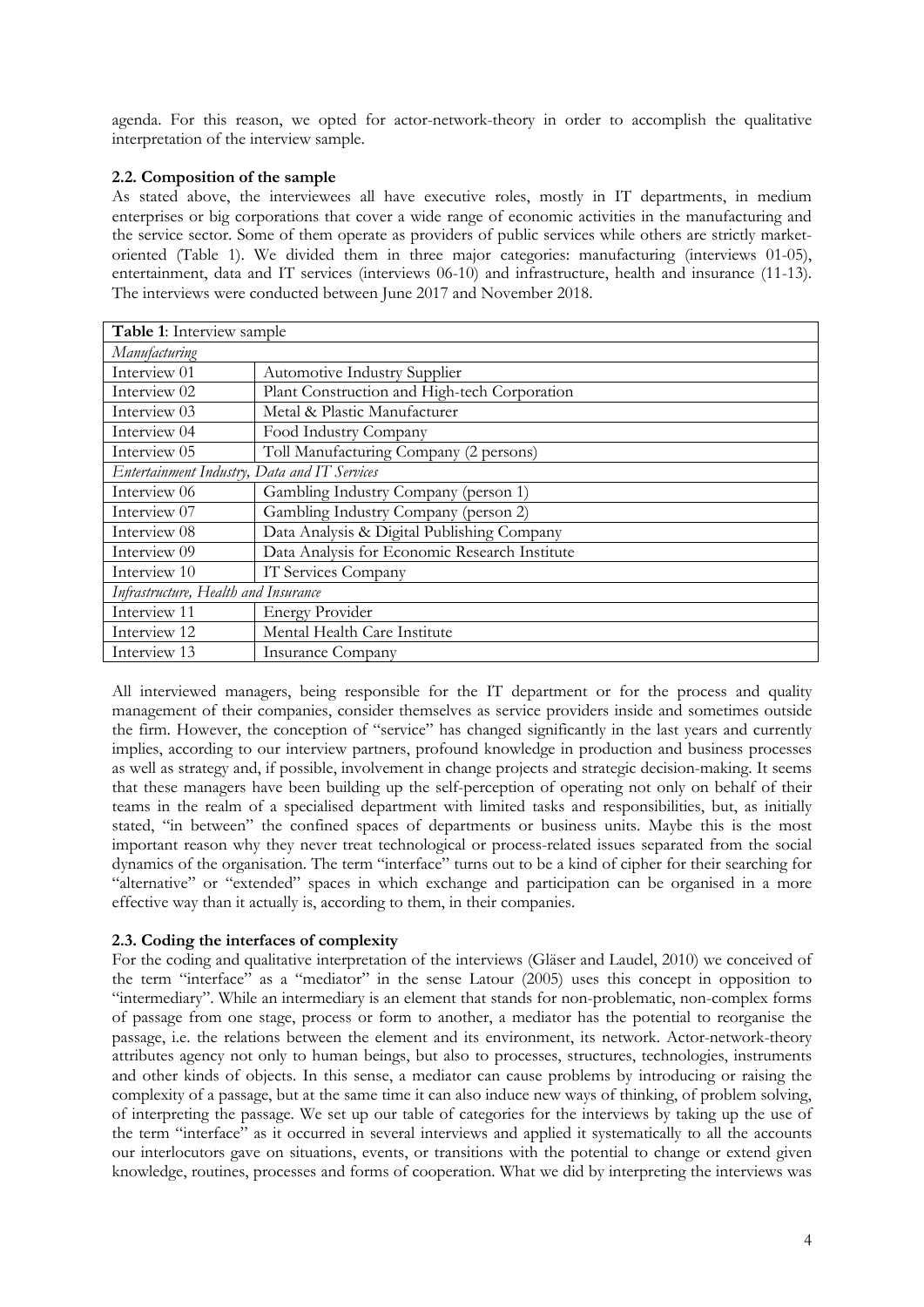to trace the modification the managers had accomplished by their use of the term "interface": they had translated it from a seemingly non-problematic technical term, indicating the passage from one material, technological, organisational or symbolic state to another, into a problematic account, describing a complex situation in which technological change and organisational culture are intertwined.

There is another remark to be made regarding the use of this concept as a "mediator". Since the interviews were conducted in German, our interviewees used the term "Schnittstelle", which is usually translated into English by the term "interface". Yet, while the English term evokes the association of something, maybe a surface or a membrane, between two states, the German term indicates also the process of separating the two states by a cut ("Schnitt"). The German noun "Stelle" means "place", "position", or "point", so that other possible translations of "Schnittstelle" are "point of intersection", "cut surface", "port" or "cut" (in the cinematographic sense). However, both terms, "interface" as well as "Schnittstelle", indicate the possible problems emerging when elements, diverging by their nature, intersect and transform, by their encounter, a one-dimensional point into a two-dimensional surface or even a three-dimensional "place" where the diverse elements can be reassembled.

In our attempt to reconstruct the forms of associating and assembling different elements described by our interlocutors, we divided the term "interface" into four subcategories: technological, organisational, social, and semantic (Table 2). While the technological and organisational interfaces can be subsumed under the more general term "techno-organisational", the social and semantic interfaces can be subsumed under the term "cultural". Whereas the techno-organisational interfaces refer to passages between technological processes or technologies (applications, software, hardware) and between organisational processes or methods of work organisation, the social and semantic interfaces display a more detailed variety of subcategories. Social interfaces can occur between single persons, between, departments, between different echelons and between the organisation and its customers or cooperation partners, while semantic or communicative interfaces can occur between different ways of interacting and managing knowledge, between different ways of problem solving, of cooperating or between different ways of communicating within cooperation (Cooren, 2000).

| Table 2: Categories of interfaces of complexity |                |                                                      |  |
|-------------------------------------------------|----------------|------------------------------------------------------|--|
| Techno-organisational                           |                |                                                      |  |
|                                                 | Technical      |                                                      |  |
|                                                 |                | Between technologies                                 |  |
|                                                 |                | Between technological processes                      |  |
|                                                 | Organisational |                                                      |  |
|                                                 |                | Between methods of work organisation                 |  |
|                                                 |                | Between organisational processes and process designs |  |
| Cultural                                        |                |                                                      |  |
|                                                 | Social         |                                                      |  |
|                                                 |                | Between persons                                      |  |
|                                                 |                | Between departments                                  |  |
|                                                 |                | Between echelons                                     |  |
|                                                 |                | Between organisation and customers                   |  |
|                                                 | Semantic       |                                                      |  |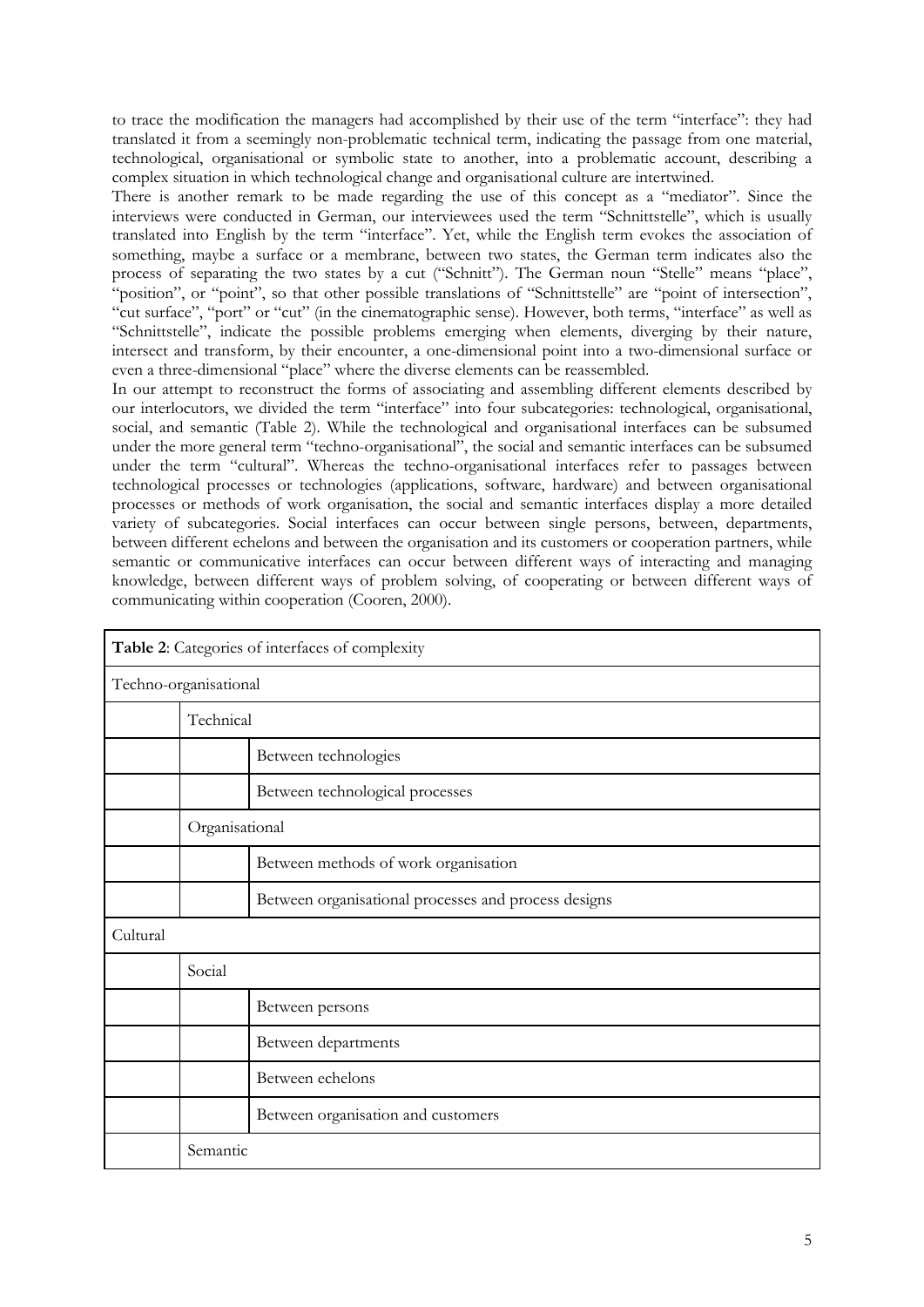|  | Between different ways of interacting and managing knowledge |
|--|--------------------------------------------------------------|
|  | Between different ways of problem solving                    |
|  | Between different ways of cooperating                        |
|  | Between different ways of communicating                      |

# **2.4. Three fundamental types of interfaces**

Starting from this division in two major categories of interfaces, further specified in 12 subcategories, we aimed at setting up some fundamental common characteristics and established three major types of complex interfaces, in order to trace the entanglement of techno-organisational and cultural issues.

The first type of interface can be characterised as potential and therefore of strategic importance. It occurs between different knowledge and interaction cultures against the background of the possible implications of future technological evolution for the respective organisation. In the above quoted example of the potential introduction of artificial intelligence in the automotive industry supplier firm, the interface is located between the future technology, possible users and the strategic management (interview 01). Since it is not clear which department should initiate and manage the introduction, the interviewee, in a first reflection step, attributes the responsibility to the top management where usually strategic decisions are made. Then he relates the introduction of such a new technology to the tight intertwining of stakes, issues and knowledge between the single echelons and departments and suggests a new management figure, possibly at eye level with, but not pertaining to, the single departments, but still endowed with a profound understanding of the specialised units and knowledge areas. At the end, he shifts to the problem of "leadership" and describes the ideal executive style for a successful dealing with new technologies and the business challenges in the era of digitalisation. According to him, such a new style is characterised by entrusting people with motivating, purposeful and interesting tasks that give them the chance to learn and grow, by opening up areas for testing and experimenting. Hence, starting from a problem that could have been articulated completely in terms of "interface between technologies" and attributed to the top management's strategic decisions, he ended up by outlining the organisational culture, i.e. the interfaces between knowledge and interaction modes that are required to address and shape the technological challenge. Therefore, it is not at all clear where the decisive impulse emerges and how such a strategic realignment should be addressed; the complexity of the issue suggests that it can only be successfully addressed by a high involvement, by an intense participation of all departments. Yet, the organisation still has to find the adequate organisational forms for such a process.

The second type of interface is located not at the strategic, but at the operational level. It occurs between knowledge and interaction cultures, between ways of cooperating and between ways of communicating. In these cases technical innovation has already taken place and creates the necessity to process the emerging complexity by the alignment of approaches to labour division and cooperation as well as of ways of communicating. As machines, technologies and processes are more and more interconnected, more and more data are produced that are important for other operators along the production or service line. People have to build up "integrative" skills, they have to mentally connect things faster and take over other people's perspectives (interview 04, 11). This entails a different concept of cooperation and challenges well-established roles and expectations. Similarly to type one, this interface enables novel forms of encounter at eye level and thus can lead to a new culture of working together. Especially in reference to the introduction of agile work organisation not only in IT departments, but across the whole organisation, executives are not able any more to impose their conditions by exerting their hierarchical power and have to adapt their expectations and behaviour in the sense of a more involving and moderating executive style (interview 06, 08). They do not decide alone and have to learn to give reasons for their decisions (interview 10), which means that they have to learn what it means to be challenged by collaborators or colleagues from other departments. Whereas on the one hand communication channels are more flexible and open within an agile organisation, both sides, executives and employees, have to learn to deal with this new openness and uncertainty with respect to decision-making. There is a higher degree of mutual accountability, which yet does not answer the question how this communicative interface should be organised in order to prevent chaotic forms of interaction that threaten to destabilise the organisation. Interviewee 12, IT head in a mental health care institute, talks about how radically the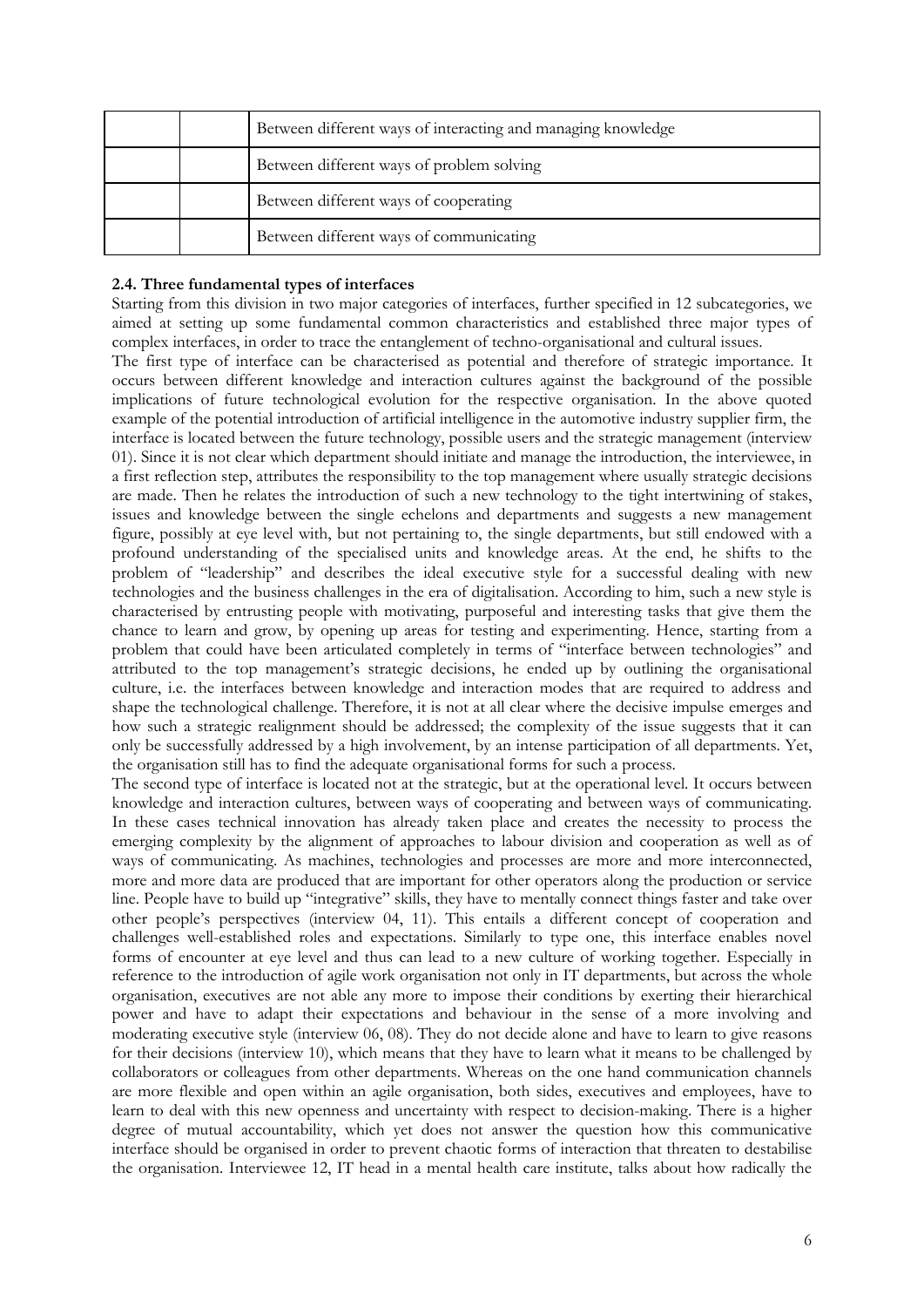role of his department has been changing in the last years. While at the beginning the department's selfconcept was that of an infrastructure service provider, his team nowadays considers itself a "business partner". This change in the self-concept has been possible because the department managed to create communication and interaction forms at the interface of different knowledge cultures. It has taken over the role of a data analyst by building up a deeper understanding of the business processes and of the possibilities to fruitfully connect knowledge in form of data exchange and data streams. This new role as an internal business partner allows the IT department not only to connect data in a technological sense, but to connect people at the interdepartmental level, communicating to the various departments the mutual needs and opportunities to exchange knowledge and cooperate. By connecting different modes of knowledge production the members of the IT department have enabled the creation of participatory forms of business and organisational development.

The third type of interface is also located at the operational level and challenges the organisation from within as well as from outside (interview 13). It regards organisational processes, occurs between different knowledge and interaction cultures, between different ways of communicating and connects different departments. Due to technical innovations that allow faster reactions to changing and less standardised needs, customers (or the external environment of the organisation) get closer up to the point of being partly integrated in organisational processes: it is possible to deliver and analyse data on changes in demand and consumption or customers' wishes (almost) in real time. This requires diverse and much more dynamic sales processes involving different departments that formerly were not involved in the processes. Such an integration process goes along with the necessity to align different knowledge and interaction cultures and create a common language and understanding (interview 07). Interviewee 08 who works for a digital publishing company has created a data-analytics tool that enables customers to determine the price of their used cars so that they can put an offer on the virtual market place provided by the firm. In an interesting passage he describes that the customer-provider relationship gets fuzzy and at the same time intensifies the innovation process within the organisation. The fuzziness of the insideoutside relation does not only concern the customer side, but also the relationship with other departments. The rhythm of interaction in terms of data exchange and analysis has been accelerating so much that it is almost impossible to draw a separation line between the departments in everyday interaction. Also interviewees 07 and 02 state that some of their collaborators have their workplace in other departments in order to be able to take up the needs in real time and to evolve a common understanding of the problems to be solved. Intra-organisational "demarcation lines" are blurred, so that the "points of intersection" transform into "surfaces" or "places" of encounter and participation.

## **3. Participation: solutions, styles, perspectives**

#### **3.1. Explorative spaces for participation: three modes**

Against the background of these three fundamental types of interfaces, it is possible to take a closer look on the diverse forms of participation our interviewees have described in terms of explorative spaces for organisational development.

(1) With respect to strategic development, one can state that they are witnessing a tendency to abandon top-down strategy development in favour of approaches that strive to connect the crucial competences for specific issues and to develop the respective strategy by involving diverse echelons into the process. Interviewee 11 has established such development projects, labelling them "departmental strategies", by assembling the heads of different departments in order to integrate possibly every service of his organisation in terms of customer experience. As a consequence, also the long term strategies with goals to be obtained within up to 5 years, "have to become more agile", as he puts it.

(2) Coordination and implementation at the operational level do also evolve more and more between different departments, which in terms of participation requires a non-hierarchical executive style. The successful application of agile methods depends on the ability of managers to delegate responsibilities, to involve collaborators in decisions and to allow and enable people to cooperate across departments, share knowledge and take autonomous initiatives. Yet, management still has the task to prevent cooperation from becoming chaotic and therefore must set a framework for cooperation: in which areas involvement is crucial, in which respects is it counterproductive? Interviewee 03, for example, insists on his authority to make the decisions on IT infrastructure, which sometimes entails restrictions for other departments or single employees with respect to the purchasing or use of software programmes. Yet, he points out the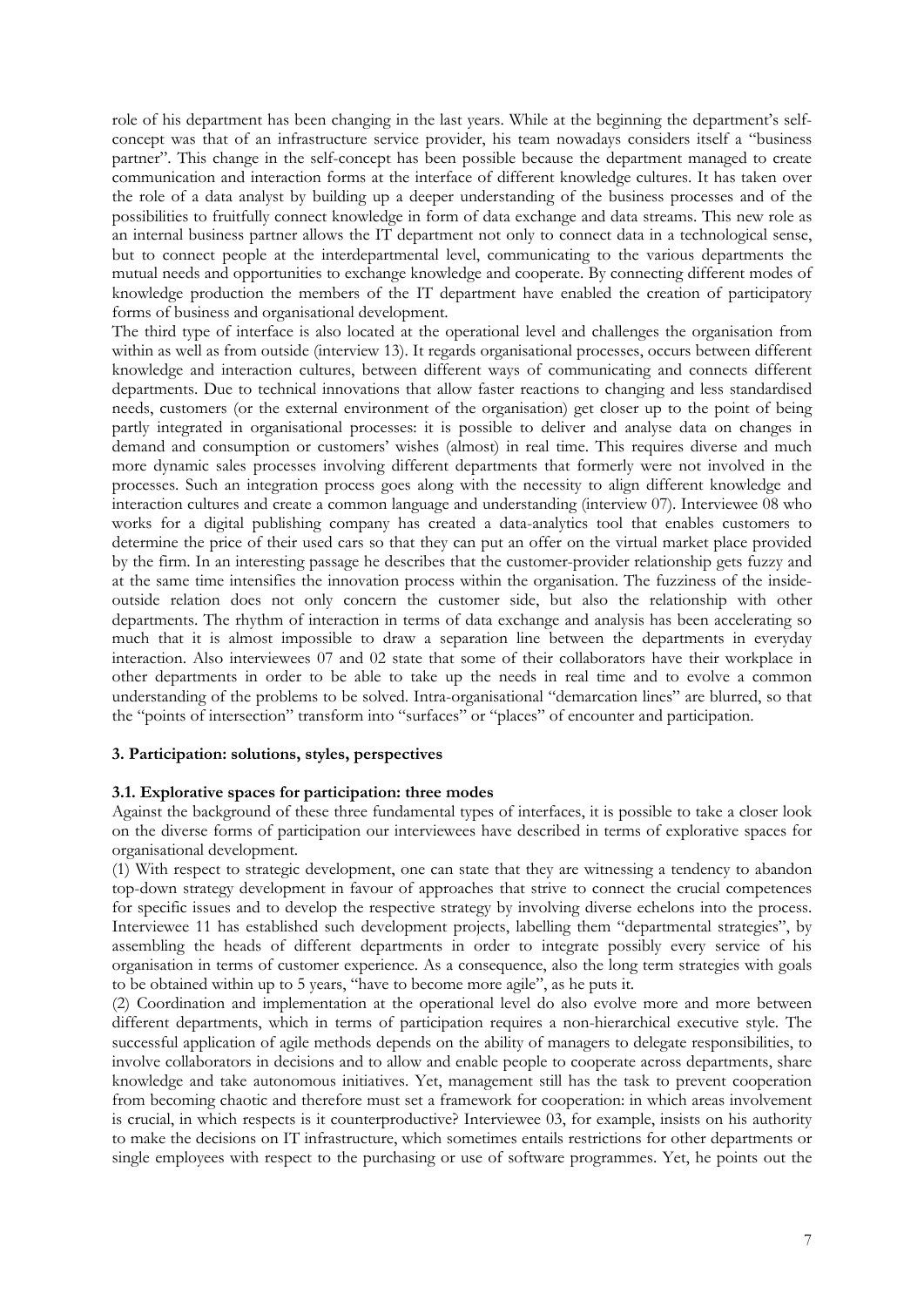importance to communicate these decisions and to support them with reasons, and this kind of interaction reduces the hierarchical dimension of the decision process.

(3) Not only cross-departmental cooperation intensifies and challenges formal hierarchies, the departmental logic itself is being abandoned. Explorative spaces open up because collaborators of specialised departments get stable office places in other departments (interview 02). By that, the organisation acquires the degree of permeability that allows to design services close to customers' needs or to explore the potential of data exchange and analysis in order to better connect not only the products and services to the needs of the customers, but also the mutual perspectives and needs within the organisation (interview 08, 12). Also in this case, participation is the result of the management of a semantic interface, i.e. of an exchange of perspectives that formerly were separated and organised in a more hierarchical or departmentalised way.

#### **3.2. Structure follows culture (follows structure)**

In medium enterprises or big corporations, the issue of innovation is especially difficult to address. Actually, often organisations try to establish participative structures or processes in order to foster the type of thinking and interacting out of the box that is necessary to arrive at novel solutions and ideas. Interviewee 07 gives an account of the "history" of innovation management in his organisation, a gambling industry corporation that has significantly extended its range of products since the introduction and evolution of the Internet and digital technologies. He told us that originally there had been one person responsible for innovation issues that worked separately from the other departments and reported only to the executive board. After a change in the composition of the board, interviewee 07, head of IT, integrated this "lonesome" innovation manager into his department assuming by that the formal responsibility for innovation management. In addition, he began to introduce participative methods for the development of new ideas and solutions. As the ideas and innovative methods began to evolve, he became aware that the IT department did not have sufficient resources to implement them. As a consequence, an autonomous innovation unit with three employees was founded. Yet, the speed and dynamics of the technological evolution were so high that the interviewee began to involve again the board members and all the heads of the business units in order to reflect on possible organisational changes. He organised a trip to Silicon Valley for the board members and business unit heads that, according to him, was very useful for the organisation. After the trip, the board decided to introduce an innovation hub that should be organised by applying the method of "design thinking". Additional staff was hired and, in a second step, an "entrepreneurship challenge" was organised in order to foster entrepreneurial forms of acting within the organisation. Interviewee 07 states that these forms of organisational development have had enduring effects, and maybe the reason for that lies in the fact that the innovation hub was not only the result of a top-down board decision, but of a long lasting process in which several organisational forms to address the issue of innovation were experimented and reflected on before the innovation hub was established.

In this case, "innovation" became a mediator that step by step managed to involve all units and echelons of the organisation by connecting all types of interfaces: between persons, between organisational units, between ways of interacting, but also between the organisation and its environment—which in this case turned out to be the technological evolution of global market represented by Silicon Valley. From our point of view, the account of interviewee 07 is not to be labelled as an example of conformist alignment with globally acknowledged "best practices", but rather has to be interpreted as an organic learning process that had been lasting for several years. All three fundamental types of interfaces of complexity are present in this process: the potential strategic interface in that the question to be resolved was which competences, which forms of knowledge had to be reassembled across the different echelons; the operational interface of intra-organisational cooperation and coordination in that continuous effort was undertaken to connect the different units and to locate the task of innovative thinking and acting in various structures; and the operational interface of interaction with the environment in that the organisational structures were more and more challenged by the global technological evolution, eventually leading to a certain permeability of the organisation by the establishing of "design thinking" methods and an innovation hub that adds something from outside and challenges the logics of business units and specialised departments. However, to organise participation in the sense we conceive of it, i.e. as an explorative space for organisational development, means that management has the task to design this space by asking who or which departments should participate, which knowledge and competences are needed and which methods should be applied (interview 11). Management's effort and responsibility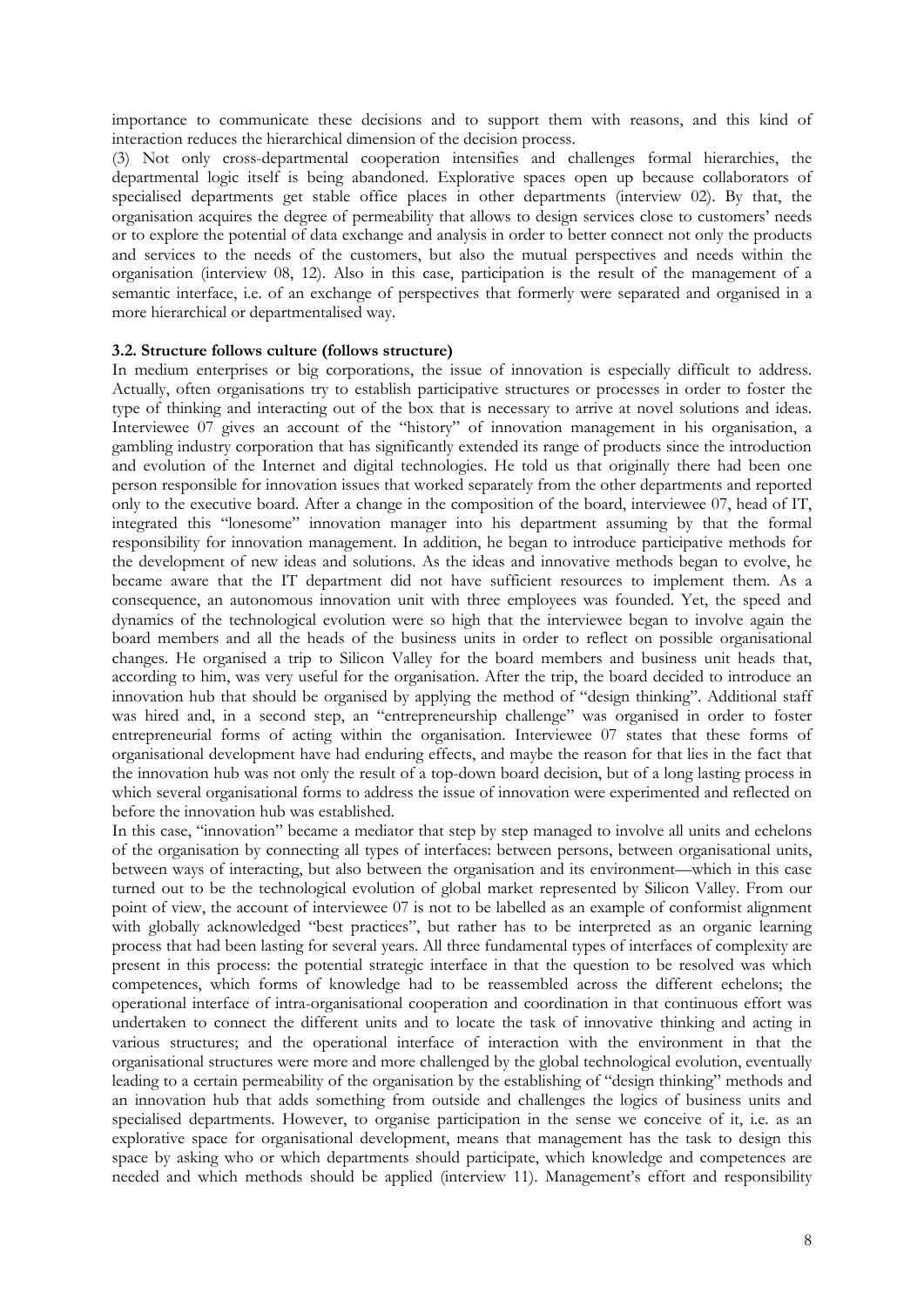should be to initiate and coordinate change processes in an organic way, by taking into account the nature of the interfaces to be integrated in the process and being aware of the organisational culture. Transforming formal structures by introducing new units, reorganising the existing ones or by changing or introducing methods, design or processes of cooperating will have an impact on the organisational culture, as culture will have a considerable effect on how new units or methods will be incorporated in the organisational life (Kühl, 2018). Organizing as a process (Weick, 1979) consists in the balancing of these two forces, the formal structure and (informal) everyday culture. The question in terms of an actornetwork-theory approach to management is how to translate one language into the other.

### **3.3. Translation efforts and styles**

In interview 05, we had the opportunity to talk to an IT head and a process manager of a toll manufacturing company that takes over stages in a wide range of production processes for a great variety of customers, from big corporations to single clients. In addition, the company employs persons with handicaps, fulfilling by that a social purpose. Due to the variety of the customers and due to the social stakes the enterprise faces, its structure displays a high permeability towards its environment, which in this case are regional manufacturing corporations or furniture retail chains and public administration. As supplier for highly diverse organizations, the company, and especially its IT department, has to find a balance between the requirements and claims expressed by the customers as a precondition for the integration into the overarching production processes and the ability to find autonomous solutions and further develop the company's business in the era of digitalisation. In addition, the management has to fulfil the "integrative" responsibility of providing handicapped employees with purposeful tasks. To produce as a supplier for many different customers entails the necessity to manage the manufacturing of small amounts of different goods instead of big amounts of standardised products. On the one hand, this creates a competitive advantage insofar as the company occupies a niche by taking over small and specialised production steps that no other manufacturer accepts for the lack of scalability. On the other hand, automatisation processes are thought of in a different way since one of the firm's tasks is not to raise efficiency by substituting labour forces, but to support people with handicaps in their interaction with machines.

These conditions have created a peculiar management style with respect to participation. In one case, the IT head has developed a software that, while making a specific process of sawing pieces of wood much more effective from the point of view of the logistic and administrative management, at the same time assigned a higher autonomy and responsibility to the worker serving the monitor that controls the production process. Asked, what kind of competences are required for this type of flexible production processes, both managers indicate the "ability and readiness to change", i.e. a basic openness on the side of the workers that, according to them, is the only condition for being integrated in the process. Instead of conceiving of "rationalisation" as an exercise in substituting labour force by machines, the management creates a safe environment (De Jong and Kessels, 2007) in which the employee is asked to learn to handle the major autonomy and responsibility assigned to him (or her) by the new process. This can be interpreted as another example of an explorative space, because the managers state that in most of the cases the employees accept the working environment created by IT and process management with enthusiasm by identifying with the new task and role and experiencing it as a purposeful activity. That this explorative space has assumed the form of a save environment has, from our point of view, a lot to do with the fact that the process manager and the IT head have established dialogical forms of problem solving and organisational development. If they are confronted with requests from the workers along the production line, they keep "asking back", i.e. they try to thoroughly define the problem to be solved together with the workers instead of immediately providing a software or process solution.

Another manager who refers to himself as a "translator" is interviewee 10 who works for a consulting company that provides software services and solutions for other firms. Maybe due to his professional background he is particularly aware of the problem of interfaces. Holding a degree in building engineering, he worked for several years in an engineering company before he changed to the software branch. In the interview he points out the necessity, for an IT service provider, to take over the customer's perspective and to make efforts of translating the different perspectives of the customer and the provider into one another. This experience of "having known both sides" seems to have coined also his approach to leading a team and shaping the role of an executive. On the one hand, he tries to encourage his colleagues by assigning them motivating and challenging tasks when he has the impression that they are demanded too little in relation to their skills. On the other hand, like interviewee 01, he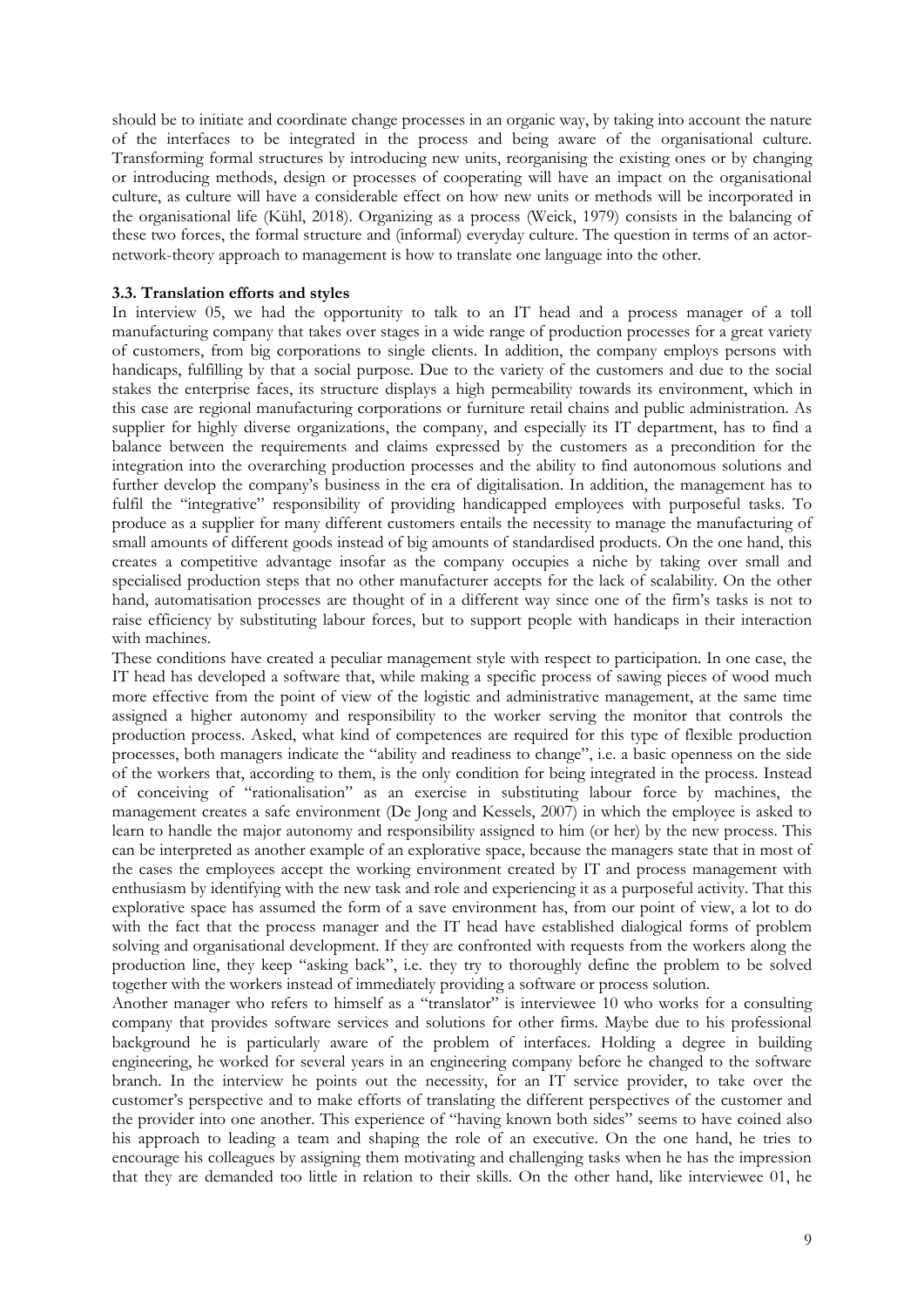expresses the conviction that any kind of authoritarian leadership style is outdated. He has therefore developed an executive style on the basis of which he does not communicate any decision taken by him without providing reasons. In his daily work of coordinating different departments he tries to establish this form of expressing stances and communicating decisions, so that he also asks colleagues in other departments to act like himself, i.e. to communicate not only their decisions but also the reasons that led to them. This seems to be a "simple" communicative habit, but it contributes to open up an explorative space of exchanging different perspectives and views when they intersect.

Among all our interlocutors, interviewee 09 has probably the most evolved views regarding participatory methods and approaches. Although working in the position, like the others, of an IT head, he defines himself a "non-specialised" team leader, an executive with the task to develop his team from a "human" point of view. His attitude to leadership is similar to that of the two managers of interview 05 and interviewee 10, he aims to be a supportive manager who attributes his collaborators ample discretionary powers. In order to implement this new leadership style he has introduced a series of new methods of organising cooperation within and beyond the team. As he works for an institute that provides IT services and data analysis for economic research his team has to cooperate intensely with the researchers of an economic research institute. The working context (data analysis and research for public policy making) is characterised by relatively low rates of staff turnover, which makes it sometimes difficult to introduce new methods, taking into consideration that experienced staff members are not at all used to open forms of cooperation and to a high degree of autonomy. He has experienced that explorative spaces of participation can cause uneasiness and cluelessness and therefore be also rejected by team members.

In his reconstruction of the participatory methods he has introduced, interviewee 09 underlines that when he took office he perceived a lot of existing non-resolved subliminal conflicts within the team and in the cooperation with the economic research institute. In a first approach he introduced methods of nonviolent communication (Rosenberg, 2015) with the aim to open up spaces in which it should be possible for everyone to express subjective views and emotions without having the fear of being attacked for what one said. He declares that he has been inspired to introduce these methods due to his professional exchange with interviewee 04, an executive working for a food industry company. As a second step he completed these nonviolent methods by a technique called "contexting" (developed by a consultant he knew personally). Applying this communication technique, people do not only express their subjective views, but also try to reflect on their needs with respect to the solution of a problem or the implementation of an idea they have. According to interviewee 09, this technique helps to overcome fruitless discussions on whether a stance one takes or a view one expresses is right or wrong. It opens up a communicative space in which not only it is possible to accept and understand other persons' views, but also to shift from analysis and reflection to action. By acknowledging the diversity of the single positions the team is able to establish a more general view, a common understanding that is eventually transformed into a decision by applying the sociocratic decision-making method of "systemic consensing" (Endenburg, 1998). The peculiarity of this executive style lies in the fact that it connects semantic and interpersonal interfaces by acknowledging that specialised competences and knowledge are only one dimension in the process of cooperating and problem-solving, while another important dimension is constituted by the emotions and social needs people do have. Only by integrating these two interfaces, the semantic and the interpersonal one, it is possible to organise cooperation processes based on a high personal involvement.

Interviewee 02 is the regional head of the IT services of a multinational corporation, i.e. he is responsible for the coordination of many IT units in several European and Asian countries. Since the corporation has long time been operating in the area of plant construction, recently its focus has shifted towards the digital factory. Like many others of our interlocutors, interviewee 02 underlines the necessity to overcome departmentalised logics of product, service and business development. According to him, collaborators have to develop a comprehensive understanding of business processes (what he terms "end-to-endprocess") and cannot reduce their view to an isolated stage or activity within these processes. In his organisation, members of different departments are involved in business development from the beginning. In addition, he advocates the introduction of agile project management in any area of his organisation. Reflecting on participatory approaches in his division, he explains that in the last two or three years they have been experimenting with organisational forms inspired by Laloux' (2014) organisational theory. This theory helped him to reorganise the service delivery of his division in that it allowed him to form flexible teams with variable competences that at the same time have clear objectives with respect to the services to be delivered. By reducing top-down project controlling and fostering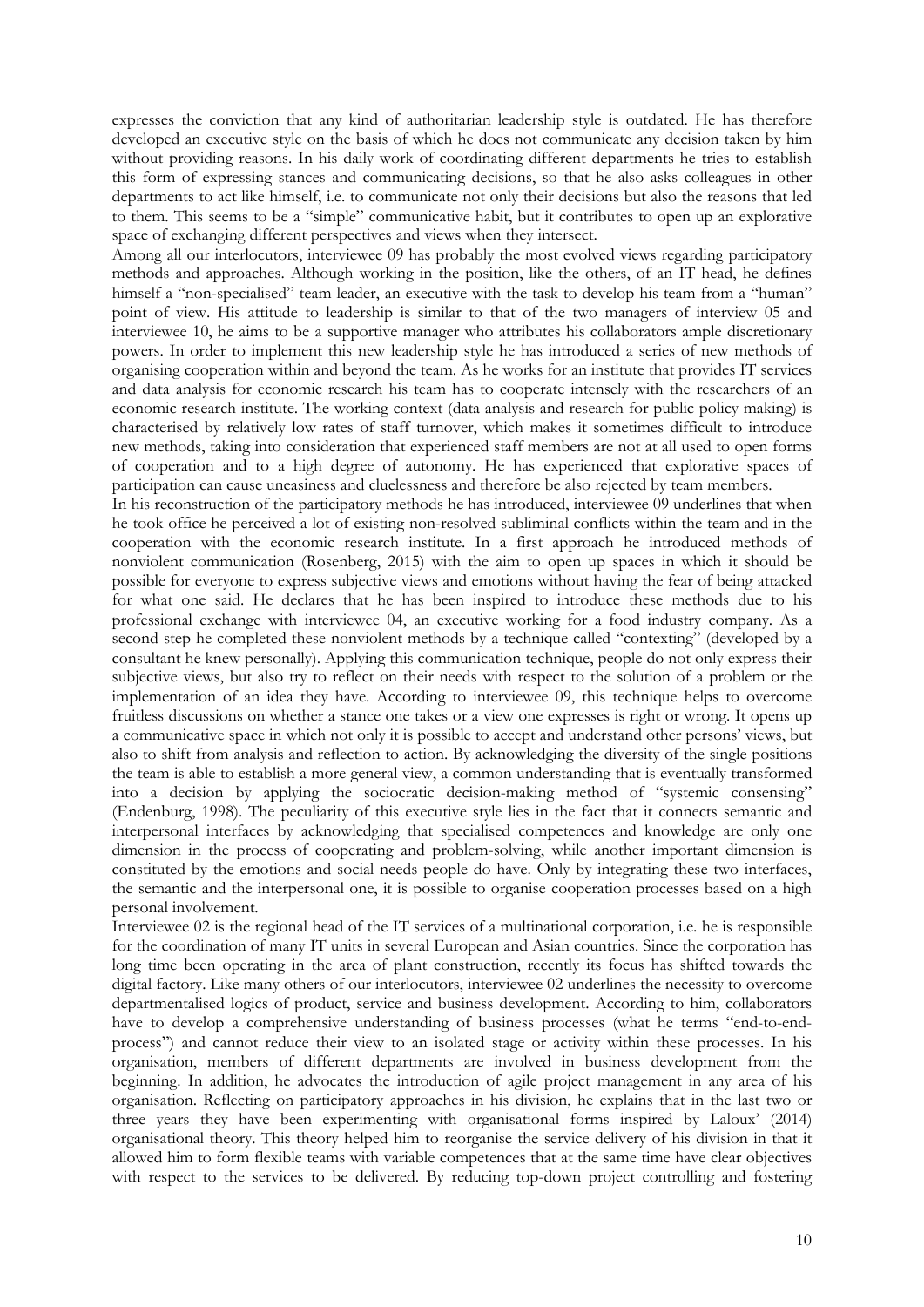autonomy and responsibility with respect to the opportunities to cooperate he aimed at an improvement of service orientation, productivity and customer satisfaction. Also in this case the purpose of introducing participatory methods seems to be to better organise the second fundamental type of complex interface, i.e. to foster cooperation across departments on the basis of a more comprehensive understanding of the process by the single persons or departments involved. By that, different ways of interacting and knowledge management should unify and expand their productive potential. The reduction of vertical control should open up explorative spaces of doing things together.

### **4. Conclusion**

In this paper, we addressed the problem of participation by asking how organisations deal with the steadily increasing technological and process complexity and a higher heterogeneity of the human beings involved. All these factors raise the uncertainty of everyday interaction within and beyond organisations and prompt the question if participation can make a useful contribution to organisational development. Processes of participation may be appropriate to foster innovation and are introduced in order to generate new ideas and to enable people to think outside the box, but they also go along with a possible loss of control and efficiency. Management has therefore still an important role in the co-designing of these processes with the people involved.

By accomplishing a qualitative content analysis of a series of interviews with IT and process managers, we worked out three fundamental types of "interfaces of complexity", i.e. passages in which technological evolution and organisational culture are intertwined and open up the question how to further develop the organisation, its processes and structures as well as its culture. While the first type of interface challenges strategy by raising the question which competences, which knowledge and which persons should assemble in order to organise non-hierarchical forms (Hardt and Negri, 2017) of strategic development, the second type of interface challenges intra-organisational cooperation by raising the question which type of executive style is to be established in order to enable autonomy and cooperative attitudes within and between teams and departments. The third type of interface challenges the distinction between specialised departments as well as the distinction between the organisation and its environment by raising the question how the logic of specialised cooperation can be overcome in favour of the establishing of a more comprehensive view that enables the people involved to create a common understanding and to integrate views, stakes and needs from "outside", be it another department, be it the customer.

Although some of the managers interviewed by us refer to popular recent approaches in organisational development like that of Laloux, to forms of innovation management imported from Silicon Valley or to methods like nonviolent communication and sociocracy (Rüther, 2018), they are all aware that they have to accomplish a thorough work of implementing these approaches, structures and methods in their respective organisational culture. As we initially stated, one cannot successfully implement new digital technologies or new organisational methods without translating these impulses into the respective culture, understood as the everyday informal cooperating routines and expectations (Kühl, 2018), as the way in which things are done together. This is why we decided to take a closer look on the "interfaces of complexity". These interfaces, these points or surfaces of intersection, open up explorative spaces that enable an organisational culture to grow, to develop, to react to formal changes such as the introduction of new methods, processes or technologies. Uncertain and ambiguous by nature, interfaces of complexity do not guarantee a successful transformation. Yet—as actor-network-theory suggests—by connecting people, problems, technologies and objects, they open up an intersubjective and interobjective horizon for profound change.

#### **References**

Arnold H. 2016. *Wir sind Chef. Wie eine unsichtbare Revolution Unternehmen verändert*. Haufe: Freiburg.

- Bundesministerium für Arbeit und Soziales. 2017. *Arbeit weiter denken. Weißbuch Arbeit 4.0.* http://www.bmas.de/SharedDocs/Downloads/DE/PDF-Publikationen/a883 -weissbuch.pdf? blob=publicationFile&v=4 [10 January 2019]
- Callon M, Lascoumes P, Barthe Y. 2009. *Acting in an uncertain world: an essay on technical democracy*. MIT Press: Cambridge, Mass.